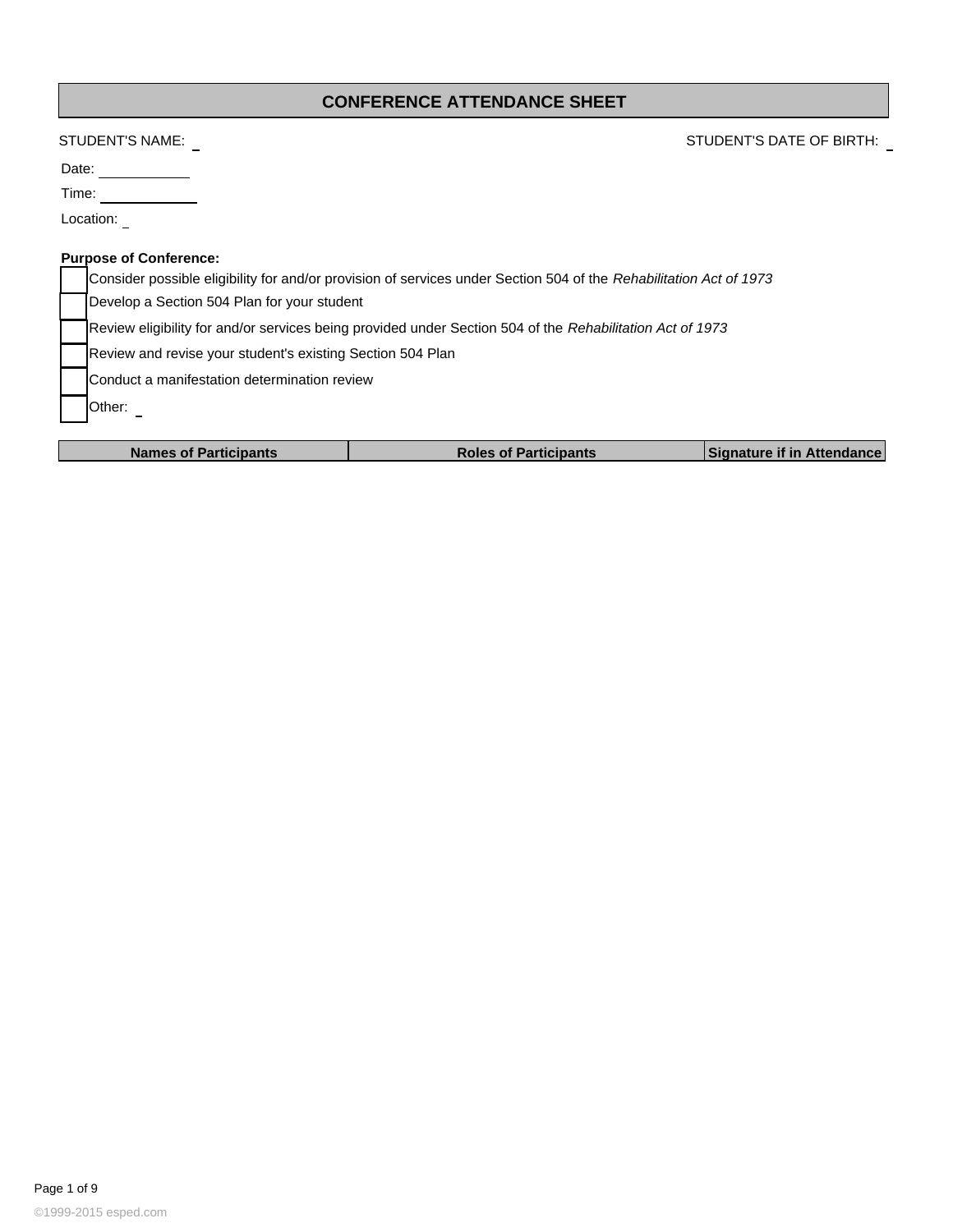### **SECTION 504 STUDENT PLAN**

| Student:      | Date of Birth:<br>Grade:<br>-  |  |
|---------------|--------------------------------|--|
| School:       | Date of Meeting:               |  |
| Case Manager: | Next Review/Reassessment Date: |  |

**1. Describe the student's mental and/or physical impairment:**

**2. Describe how the mental or physical impairment substantially limits a major life activity:**

**3. Describe the services/accommodations that are necessary:**

**4. State and District-Wide Assessments: (Specify needed accommodations, if any):**

**5. Additional Comments:**

**6. Person responsible for overseeing and monitoring the plan:**

**Participants**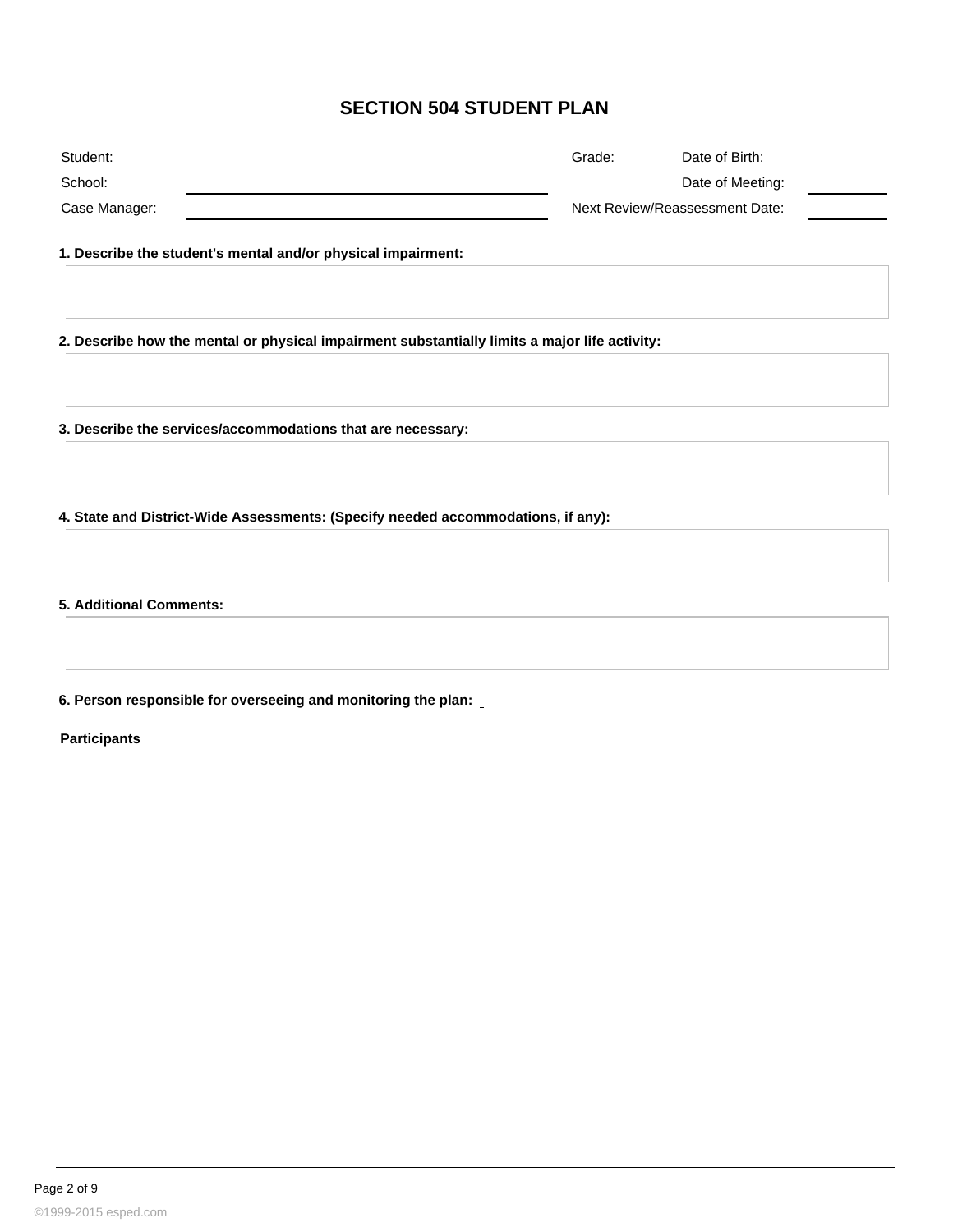

STUDENT'S NAME: STUDENT'S DATE OF BIRTH:

Accessibility features and accommodations available to the student are dependent upon the date and technology platform of the assessments.

Additional Accommodations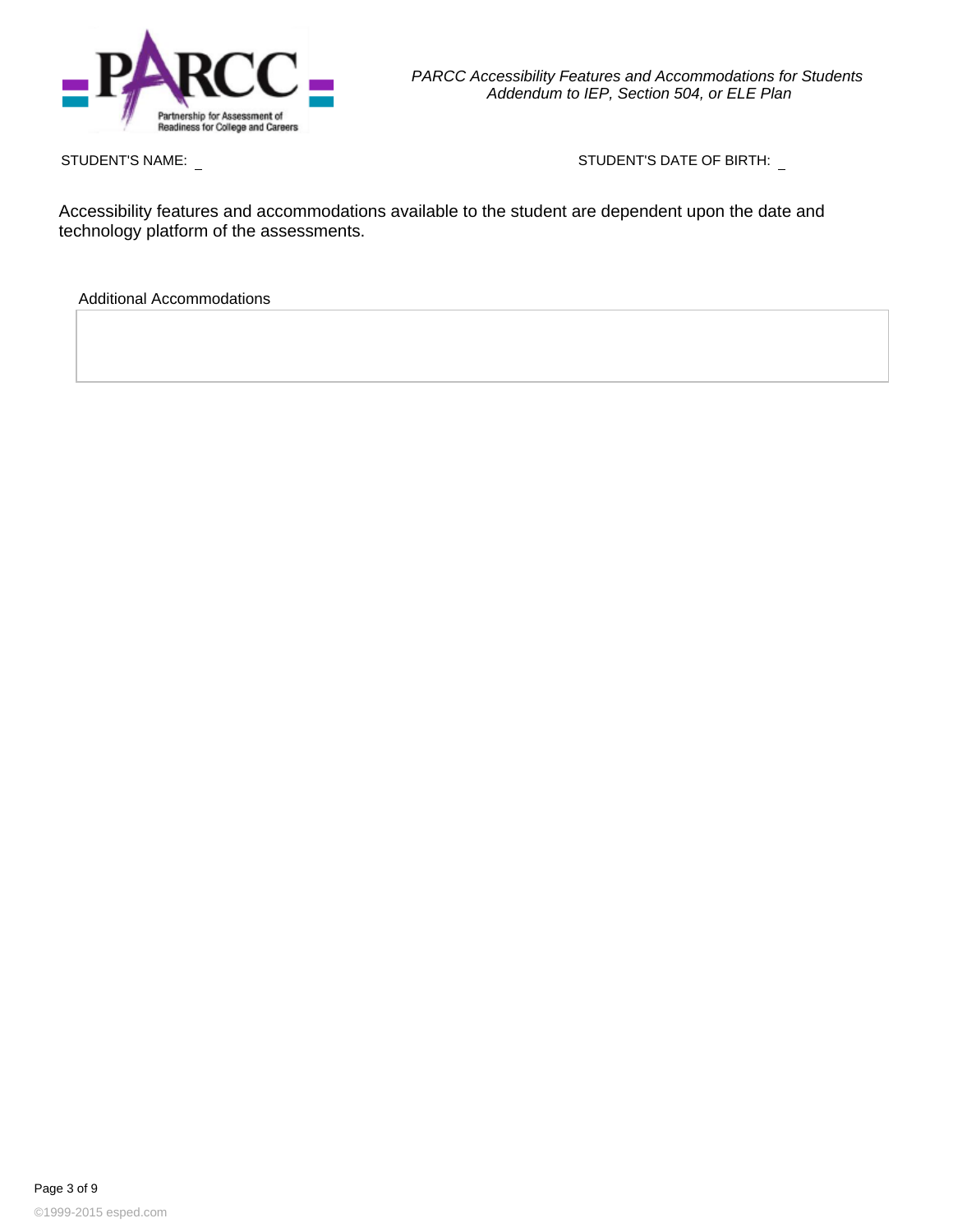**Student Name: Date of Meeting:**

### **SECTION 504 STUDENT PLAN ADDITIONAL NOTES/INFORMATION**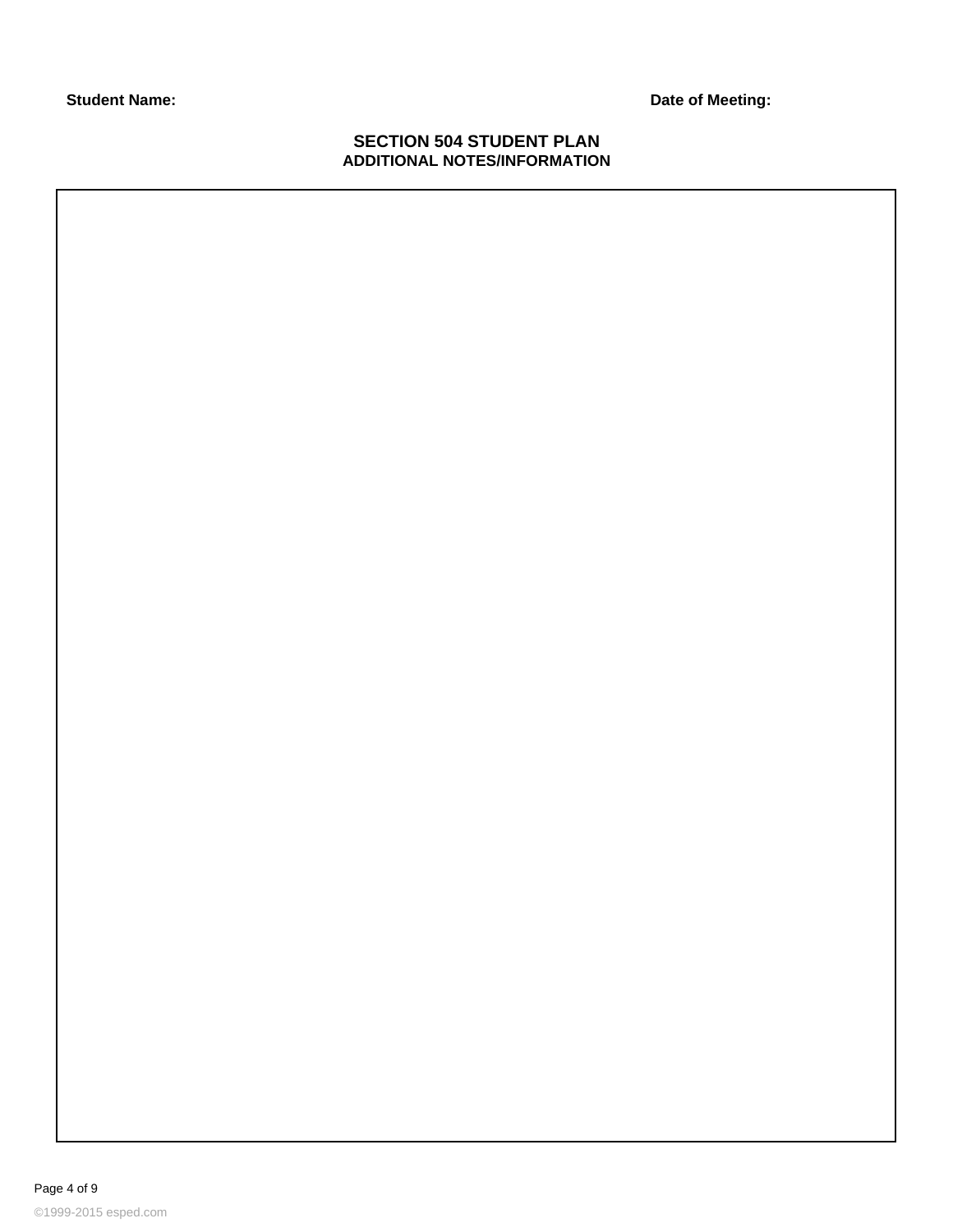# **SECTION 504 CONFERENCE SUMMARY**

| Student:                                                                                                                                                                  | Grade:                           | Date of Birth:                           |  |  |  |  |
|---------------------------------------------------------------------------------------------------------------------------------------------------------------------------|----------------------------------|------------------------------------------|--|--|--|--|
| School:                                                                                                                                                                   |                                  | Date of Meeting:                         |  |  |  |  |
| Case Manager:                                                                                                                                                             |                                  | <b>Next Review/Reassessment Date:</b>    |  |  |  |  |
|                                                                                                                                                                           |                                  |                                          |  |  |  |  |
| <b>Purpose of Conference:</b>                                                                                                                                             |                                  |                                          |  |  |  |  |
| Consider possible eligibility for and/or provision of services under Section 504 of the Rehabilitation Act of 1973                                                        |                                  |                                          |  |  |  |  |
| Develop a Section 504 Plan for your student                                                                                                                               |                                  |                                          |  |  |  |  |
| Review eligibility for and/or services being provided under Section 504 of the Rehabilitation Act of 1973                                                                 |                                  |                                          |  |  |  |  |
| Review and revise your student's existing Section 504 Plan                                                                                                                |                                  |                                          |  |  |  |  |
| Conduct a manifestation determination review                                                                                                                              |                                  |                                          |  |  |  |  |
| Other: $\overline{\phantom{a}}$                                                                                                                                           |                                  |                                          |  |  |  |  |
|                                                                                                                                                                           |                                  |                                          |  |  |  |  |
| I. Sources of Data:                                                                                                                                                       |                                  |                                          |  |  |  |  |
| medical reports/health information                                                                                                                                        | motor assessments                |                                          |  |  |  |  |
| adaptive behavior scales/behavior scales                                                                                                                                  | teacher/psychologist observation |                                          |  |  |  |  |
| achievement tests                                                                                                                                                         | discipline/attendance records    |                                          |  |  |  |  |
| cognitive assessments                                                                                                                                                     | student progress reports/grades  |                                          |  |  |  |  |
| language surveys/assessments                                                                                                                                              | functional behavior assessment   |                                          |  |  |  |  |
| parent input                                                                                                                                                              | other (specify):                 |                                          |  |  |  |  |
| A. Is there documented evidence of a physical and/or mental impairment?                                                                                                   |                                  |                                          |  |  |  |  |
| Yes<br>lNo                                                                                                                                                                |                                  |                                          |  |  |  |  |
| B. Is a major life activity substantially limited by the physical or mental impairment?                                                                                   |                                  |                                          |  |  |  |  |
| Yes<br>No                                                                                                                                                                 |                                  |                                          |  |  |  |  |
| If yes, please check the major life activity(s) that is/are substantially limited.                                                                                        |                                  |                                          |  |  |  |  |
| caring for one's self<br>seeing<br>hearing                                                                                                                                | breathing                        | sleeping<br>lifting<br>eating            |  |  |  |  |
| walking<br>learning<br>communicating                                                                                                                                      | working                          | performing manual tasks                  |  |  |  |  |
| speaking<br>thinking<br>concentrating                                                                                                                                     | reading                          | the operation of a major bodily function |  |  |  |  |
| standing<br>bending<br>other (specify)                                                                                                                                    |                                  |                                          |  |  |  |  |
| C. If the answer to B was "no," is the impairment substantially limiting when active (if the condition is episodic or in                                                  |                                  |                                          |  |  |  |  |
| remission) or being mitigated by other factors (e.g. medication)?                                                                                                         |                                  |                                          |  |  |  |  |
| N/A<br> No<br>Yes                                                                                                                                                         |                                  |                                          |  |  |  |  |
| If Yes, please specify factors considered:                                                                                                                                |                                  |                                          |  |  |  |  |
|                                                                                                                                                                           |                                  |                                          |  |  |  |  |
|                                                                                                                                                                           |                                  |                                          |  |  |  |  |
|                                                                                                                                                                           |                                  |                                          |  |  |  |  |
| D. Is the student considered a qualified individual with a disability under Section 504 of the Rehabilitation Act? (Team<br>answered, "yes" to questions A & B or A & C)? |                                  |                                          |  |  |  |  |
| N <sub>o</sub><br>Yes                                                                                                                                                     |                                  |                                          |  |  |  |  |
|                                                                                                                                                                           |                                  |                                          |  |  |  |  |
| II. Summary of other points of discussion/recommendations (if applicable):                                                                                                |                                  |                                          |  |  |  |  |
|                                                                                                                                                                           |                                  |                                          |  |  |  |  |
|                                                                                                                                                                           |                                  |                                          |  |  |  |  |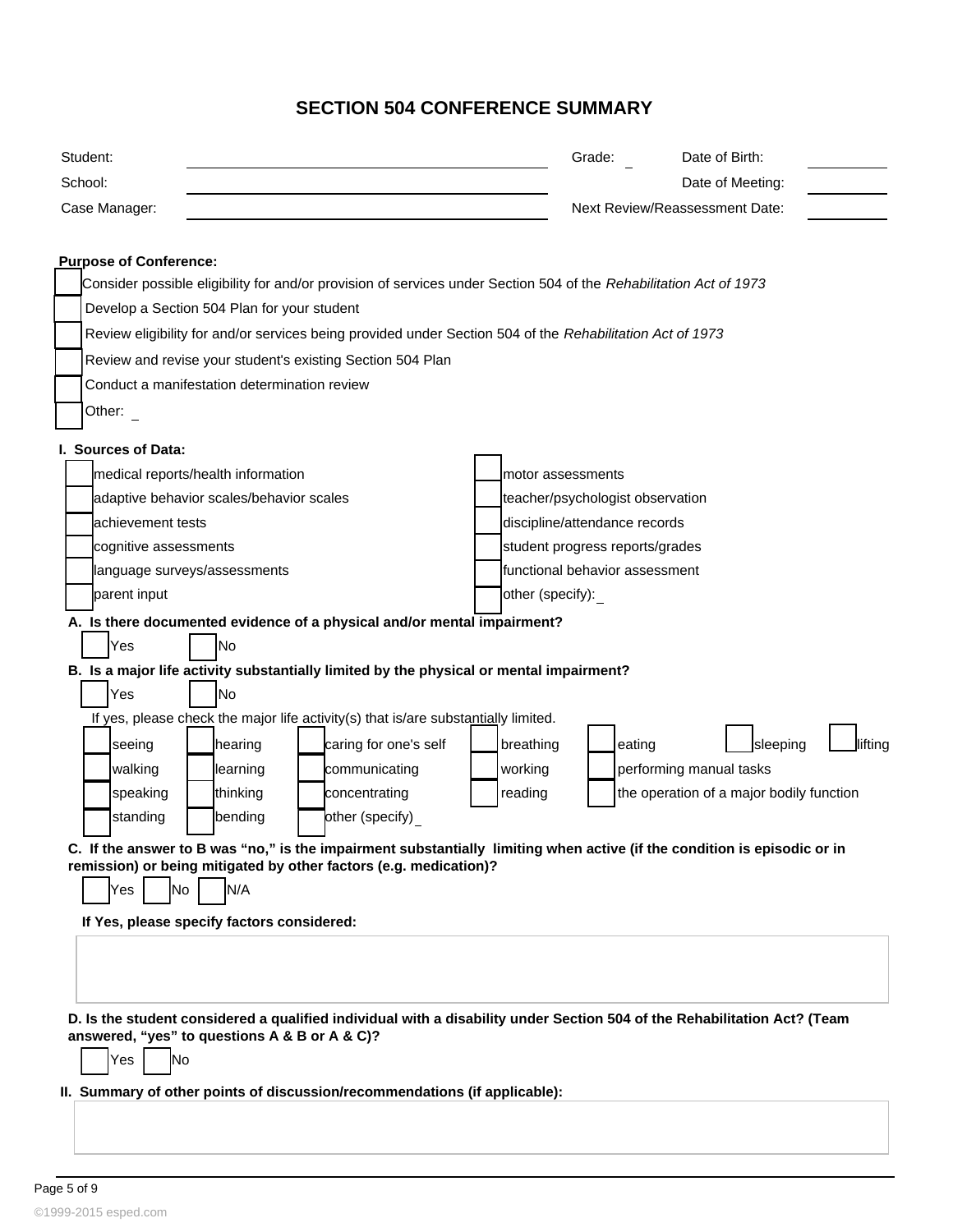# **SECTION 504 CONFERENCE SUMMARY**

| Student:      | Grade:<br>- | Date of Birth:                 |  |
|---------------|-------------|--------------------------------|--|
| School:       |             | Date of Meeting:               |  |
| Case Manager: |             | Next Review/Reassessment Date: |  |
|               |             |                                |  |

**Participants:**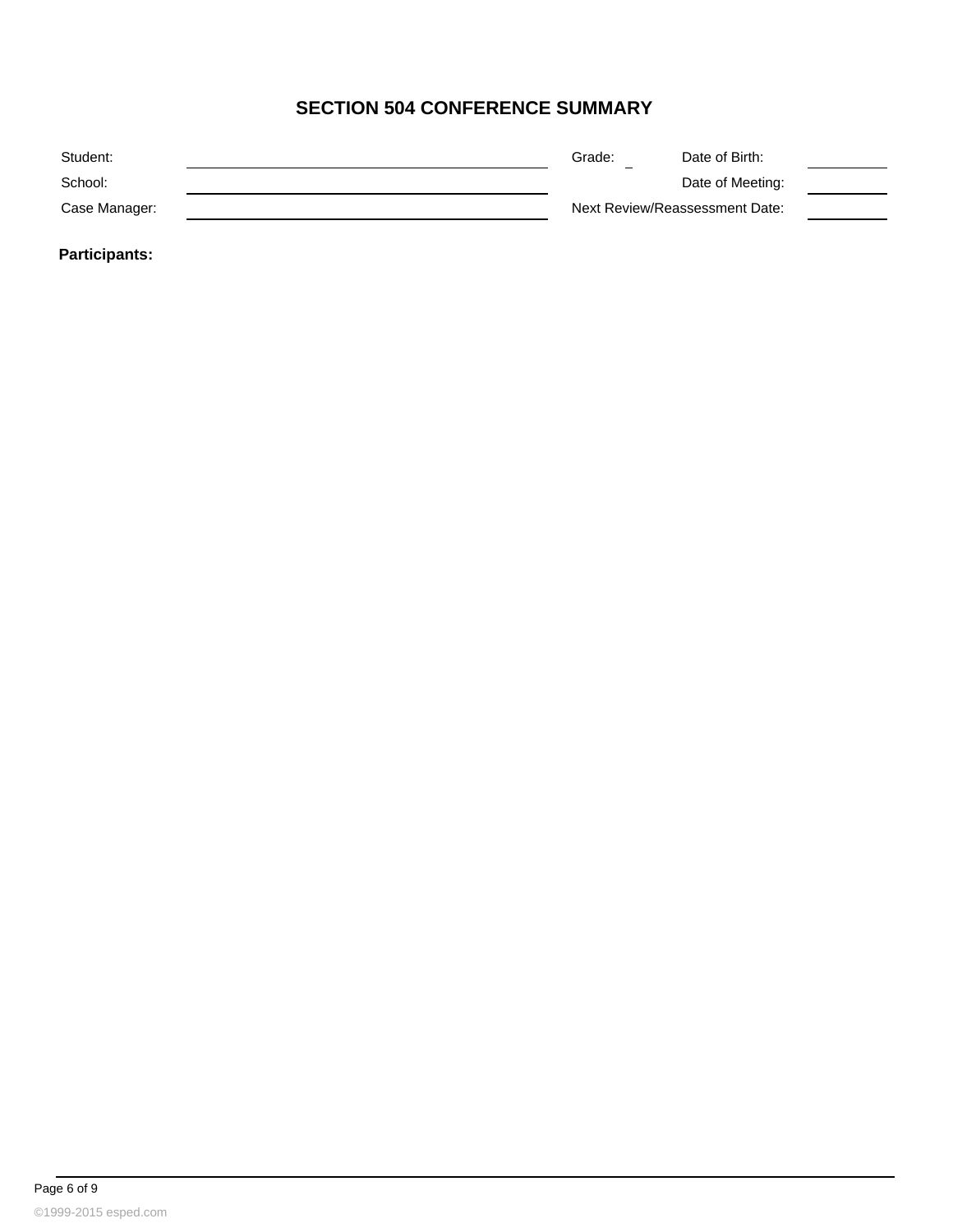## **Parent/Student Rights Section 504 of the Rehabilitation Act of 1973**

You have the right to:

1. Have your child take part in, and receive a free and appropriate education and receive benefits from public education programs without discrimination because of his/her disability;

2. Have the school district advise you of your rights and procedural safeguards under Section 504 in an understandable language;

3. Receive notice with respect to identification, evaluation, or placement of your child;

4. Have your child receive a free appropriate public education. This includes the right to be educated with nondisabled students to the maximum extent appropriate in the least restrictive environment. It also includes the right to have the school district make reasonable accommodations to allow your child an equal opportunity to participate in school-related activities;

5. Have your child educated in facilities and receive services comparable to those provided nondisabled students;

6. Have your child receive an individualized evaluation and receive appropriate educational services and/or accommodations in the least restrictive environment if s/he is found to be eligible under the Section 504 of the Rehabilitation Act;

7. Have evaluation, educational, and placement decisions made based upon a variety of information sources, and by person who know the student, the evaluation data, and placement options;

8. Have your child be given an equal opportunity to participate in nonacademic and extracurricular activities offered by the district;

9. Examine all relevant records relating to decisions regarding your child's identification evaluation, educational program and placement, obtain copies of educational records at a reasonable cost unless the fee would effectively deny you access to the records.

10. Receive a response from the school district to reasonable requests for explanations and interpretations of your child's records;

11. Request an amendment(s) of your child's educational records if you believe that they are inaccurate, misleading or otherwise in violation of the privacy or other rights of your child. If the school district refuses your request for amendment, it shall notify you within a reasonable time, and advise you of the right to a hearing consistent with the procedures in the Illinois School Student Records Act;

12. File a grievance under the District's Uniform Grievance Procedure with the district hearing officers;

13. Request an impartial due process hearing related to decisions or actions regarding your child's identification, evaluation, educational program or placement. You and the student may take part in the hearing and have an attorney represent you at your own expense. The impartial Hearing Officer will be selected by the district.

14. File a complaint with the Office for Civil Rights of the United States Department of Education alleging a violation of your rights under Section 504.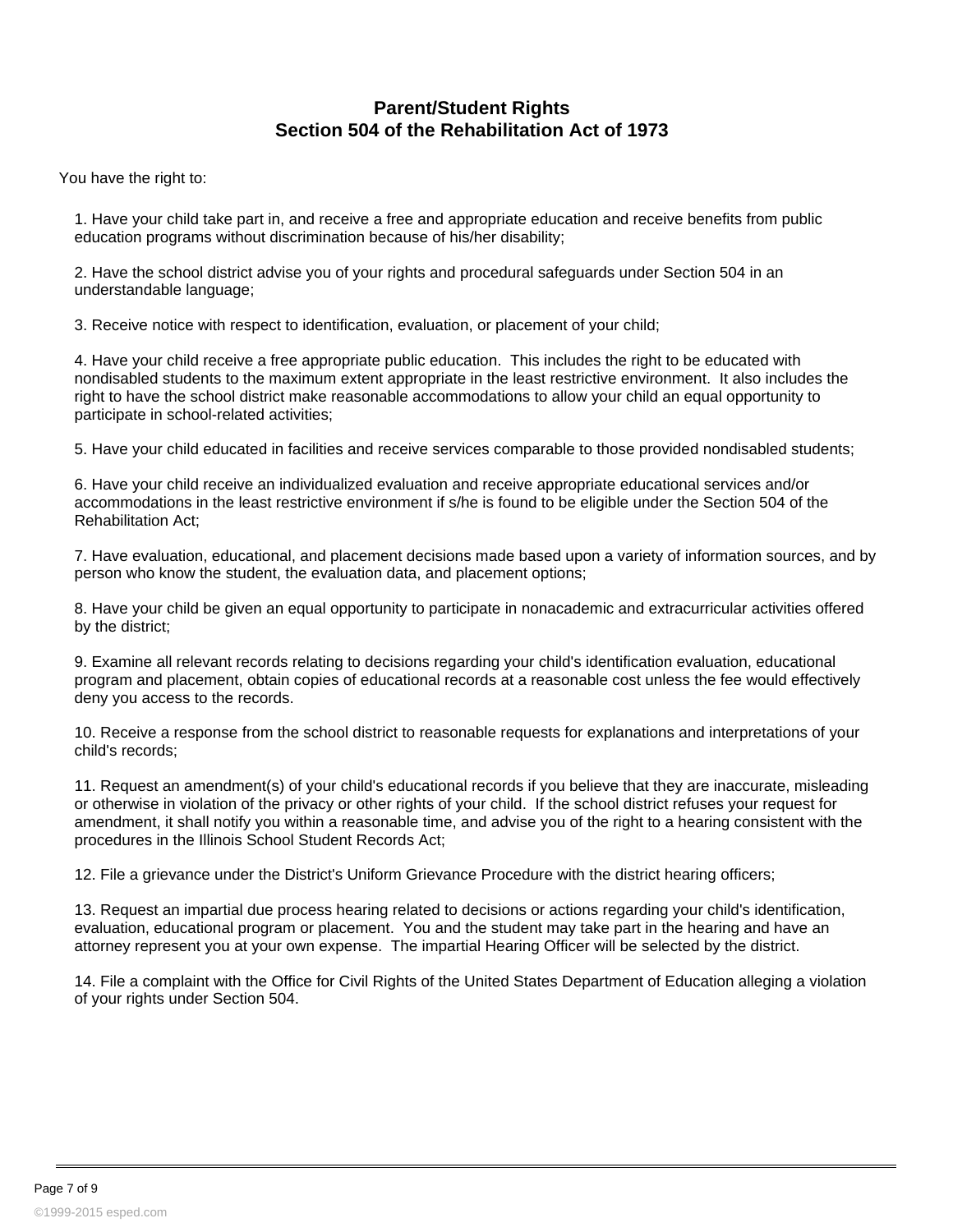## **Parent/Guardian Receipt of Section 504 Procedural Safeguards**

Dear

Section 504 of the Rehabilitation Act requires that school districts document that parents have been provided and understand the Parent/Student rights in Identification, Evaluation and Placement pursuant to Section 504 of the Rehabilitation Act.

The attached Parent/Student Rights is designed to provide an explanation of the important information regarding the safeguards to which the parent/guardian and child are entitled.

Please sign and date below that you are in receipt of your Parent/Student Rights.

Signature of Parent/Guardian Date